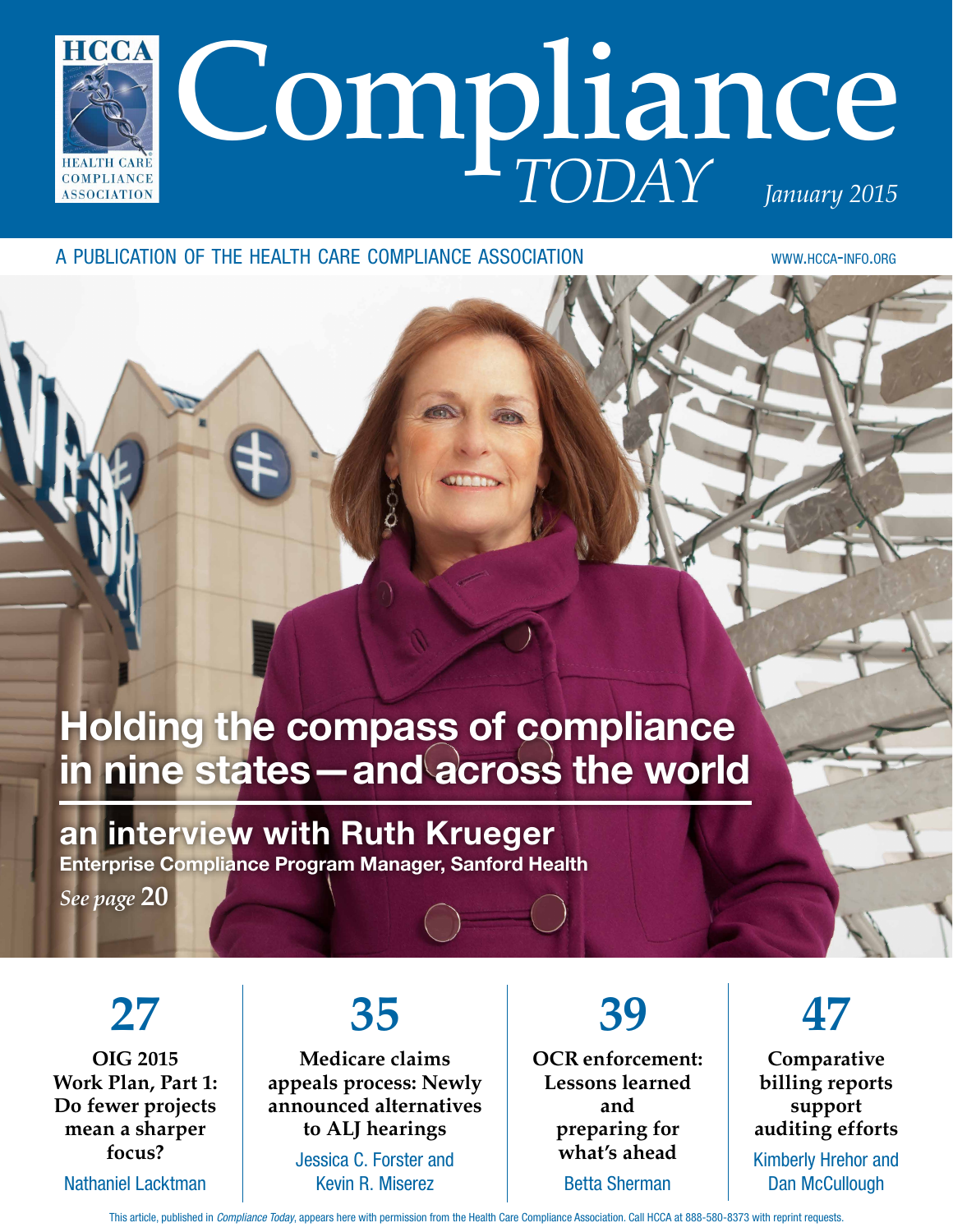## Compliance 101

# **The seven essential elements, Part 3: Education**

- » The three basic components for developing educational and training objectives are who needs training, what type, and how often.
- » Training for the compliance officer is continuous.
- » Engaging, educating, and empowering the compliance staff benefits the compliance program and the organization.
- » Several methods exist for educating and training an organization.
- » Provide online resources to the organization as self-study between formal training sessions.

*Adam K. Weinstein [\(aweinstein@nyp.org](mailto:aweinstein@nyp.org)) is Vice President, Regulatory Affairs and Corporate Compliance at New York Hospital Queens in Flushing, NY. Cindy Hart ([cindy.hart@ctca-hope.com](mailto:cindy.hart@ctca-hope.com)) is Senior Physician Compliance Specialist with Cancer Treatment Centers of America in Schaumburg, IL. Walter E. Johnson [\(walter@wejohnson.org](mailto:walter@wejohnson.org)) is a Healthcare Compliance Professional practicing in Washington DC.*

> *Part 2 of this series was published in the September 2014 issue of Compliance Today.*

Congratulations, the orientation phase<br>is complete. As compliance officer,<br>you have exposure to the board of<br>directors and senior leadership. Additionally is complete. As compliance officer, you have exposure to the board of directors and senior leadership. Additionally, confirmation of compliance committee members is complete and subject matter experts established.

training. Finally, determine the frequency<br>
of the training.<br> **80** www.hcca-info.org 888-580-8373 The next phase is generating awareness and promoting the compliance program. The Office of Inspector General (OIG) identifies three basic components<sup>1</sup> for developing educational objectives. The first component is to identify the individual(s) who require training. Next, is to identify the type of necessary of the training.

According the Federal Sentencing Guidelines, conducting training programs and disseminating information focusing on roles and responsibilities is an element of an effective compliance program.2 Each employee is responsible for knowing their role in the operation of the compliance program. In this article, the authors will address training and education from the perspectives of (1) the compliance officer, (2) compliance staff, and (3) the organization.

#### Compliance officer

Although each employee is responsible for compliance, the compliance officer (CO) leads the organization by providing compliance guidance in settings, such as operational meetings, hallway encounters, training sessions, and unscheduled visits. For the new CO, this may be slightly overwhelming.

To prepare for these encounters, the CO must be aware of regulations, industry trends, and organizational



**Weinstein** 



Hart



Johnson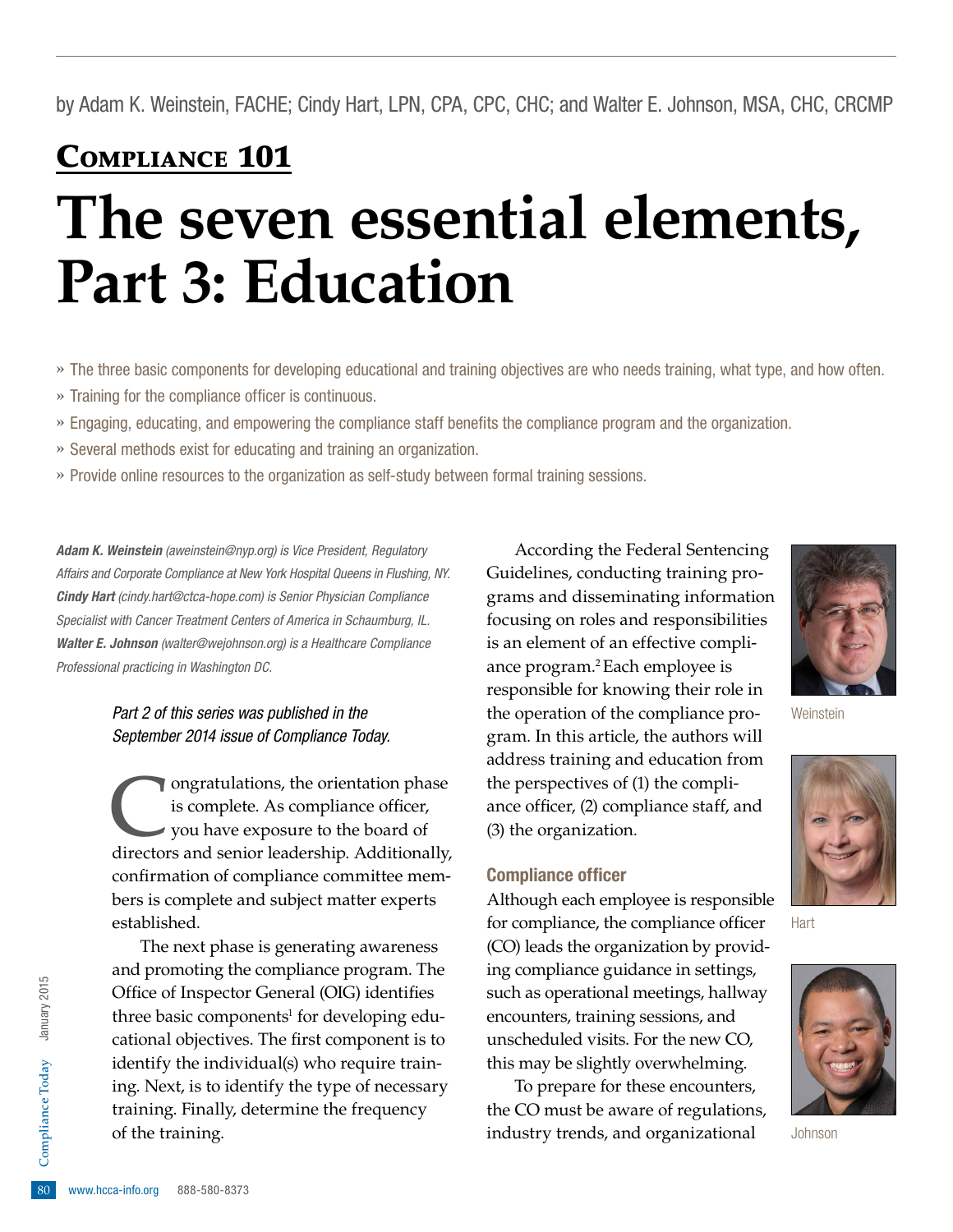risks. In today's information society, the CO may obtain information traditionally by attending webinars, conferences, workshops, and roundtable discussions. Additionally, the CO can subscribe to social media sites to review and/or participate in discussions on regulatory and industry topics. By dedicating just 30 minutes a day to personal study and professional development, the CO will become more efficient and effective at providing guidance to others in the organization.

#### Compliance staff

As the compliance profession continues to evolve, single-person Compliance departments are slowly becoming an item of the past. In many organizations, the board of directors is renewing their commitment to their corporate compliance programs. As a result, many COs are gaining budget approvals that enable them to increase resources.

For COs fortunate to have a team, it is important to engage, educate, and empower the staff. The compliance team is a reflection of the CO. The CO sets the tone or culture of the department. External departments (e.g., Billing, Customer Service, and Account Management) will observe the compliance team to determine whether the compliance team is demonstrating the model behavior communicated in enterprise-wide training sessions.

The compliance staff is an extension of the CO. When there is minimal investment in the compliance staff, there is potential for an ineffective compliance program.

According to Mortensen, leaders who do not invest in training for themselves rarely invest in training for their staff.3 Additionally, he states average performers invest between 1%–5% of their annual income in training, while top performers invest 5%–10%.

Once appointed, the CO is the orchestrator of the organization's effective compliance program. After receiving budget approval

to increase resources, it is important to continuously demonstrate how the organization benefits by adding and investing in these resources.

#### **Engage**

It is important for the CO to engage the compliance team as well as the rest of the organization. There are two approaches to engaging the compliance team.

The first is the private group approach. In a private group setting, the CO and compliance staff can discuss recent accomplishments, current initiatives, and future opportunities. A recent accomplishment may include that a recent billing audit reflects 10% improvement in comparison to last quarter. This may lead to a brief discussion on how to duplicate efforts in other areas and establish best practices. A current initiative may include reviewing compliance policies with revisions older than 24 months. This may lead to a brief discussion on the approach, timeline, and prioritizing policy reviews based on risk assessments. A future opportunity may include reviewing internal controls for contract renewals. This may lead to a brief discussion on process improvement and tracking tools. A few advantages of the private group setting are relationship building, open communication, reducing miscommunication among staff, and reinforcing commitment.

How frequently you engage your team is dependent on your organization. When determining frequency, the CO should consider the impact on efficiency. The objective is to achieve a balance that contributes to the effectiveness of the compliance program.

Program.<br>
The one-on-one<br>
s the CO to have<br>
s the CO to have<br>
tion with the<br>
the discussion<br>
s the discussion<br>
g the discussion<br>
888-580-8373 www.hcca-info.org 81 The second approach is the one-on-one setting. This approach allows the CO to have a warmer, friendlier discussion with the team member. In this setting, the discussion may take many directions; however, the authors propose focusing the discussion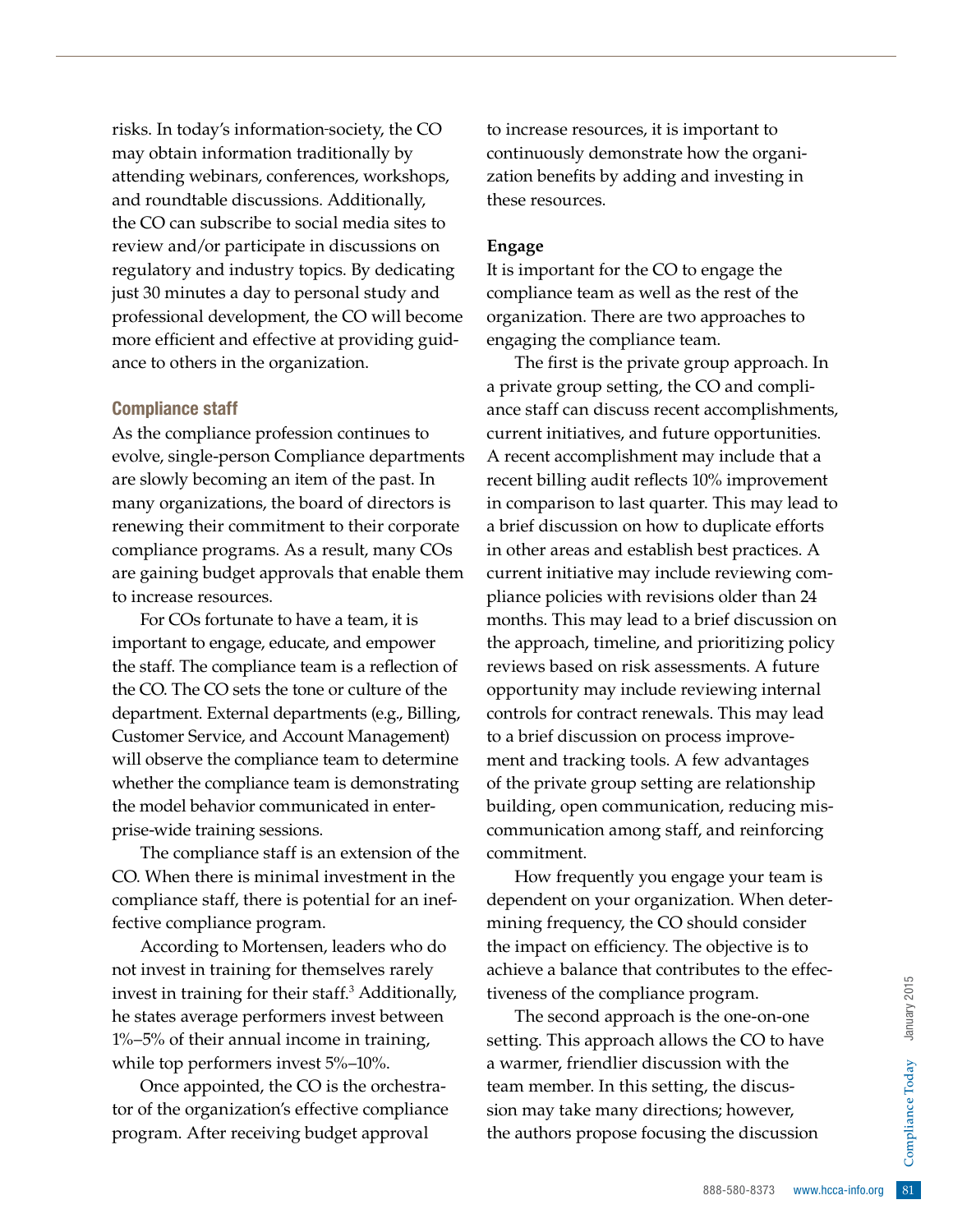on professional and personal career goals. The professional segment should include two subcategories: Compliance department and organization. Discussion topics for the Compliance department should focus on the status of the individual's annual goals, current activities, performance, and if applicable, areas requiring guidance or support. Discussion topics for the organization should focus on the individual's organizational contributions, such as generating compliance awareness, maintaining relationships, and providing compliance guidance. The personal segment should focus on the individual's professional interests. This may reveal that the individual has interests in other areas of the organization that are not in-scope for their current role. Discussing personal professional interests requires sensitivity; your approach should always be optimistic and encouraging. Exploring topics that focus on individual preferences may be beneficial to organizational performance, compliance visibility and awareness, employee empowerment, and retention.

#### **Educate**

Formal education, training, and experience are attributes of successful compliance professionals. The compliance staff having a diverse background with a compliance foundation offers advantages to the compliance program. A staff with clinical, financial, and legal backgrounds offers various troubleshooting approaches to operational problems. The same staff with a compliance foundation offers various approaches with the sole objective to reinforce the compliance program.

education program<br>resources at differ<br>82 www.hcca-info.org 888-580-8373 Establishing a formal compliance continuing education program helps to develop a culture with a congruent foundation. One approach that demonstrates commitment and promotes retention is the staged continuing education program that offers educational resources at different employment stages. A

recent proposal offers a four-stage approach with 90-day, 180-day, 1-year, and over 1-year increments.4 In the first three stages, the CO selects the resources to distribute to the compliance staff. Providing identical resources in the first three stages establishes the foundation. Resource examples offered in these stages include professional journals (compliance, healthcare, medical), compliance manuals, and professional membership subscriptions. In the final stage, the compliance officer allocates a budget amount with guidelines and the compliance staff selects their resources. Resource examples offered in the final stage include books, electronic media (eBooks, CDs, DVDs), conferences (in-person, webinar, virtual), and continuing education courses (in-person, online) focusing on the compliance and/or legal profession.

#### **Empower**

As the compliance officer continues to engage and educate, it is equally important to empower the compliance staff. Remember, the board demonstrated their commitment by approving additional resources. The CO demonstrates this wise investment by empowering the staff. There is no need to play "Lone Ranger." The more the CO empowers the compliance staff to be creative, the better the decision-making ability of the team.

Education and training are instrumental in prevention and are the logical next step after identifying a problem.<sup>5</sup> Focus on the organization when developing annual compliance training and department-specific compliance training. At a minimum, the compliance team should be involved with development and facilitation of in-person training sessions.

#### **Organization**

The organization needs to be prepared. It is the CO's role to be prepared and minimize risk to the organization. Training is important.